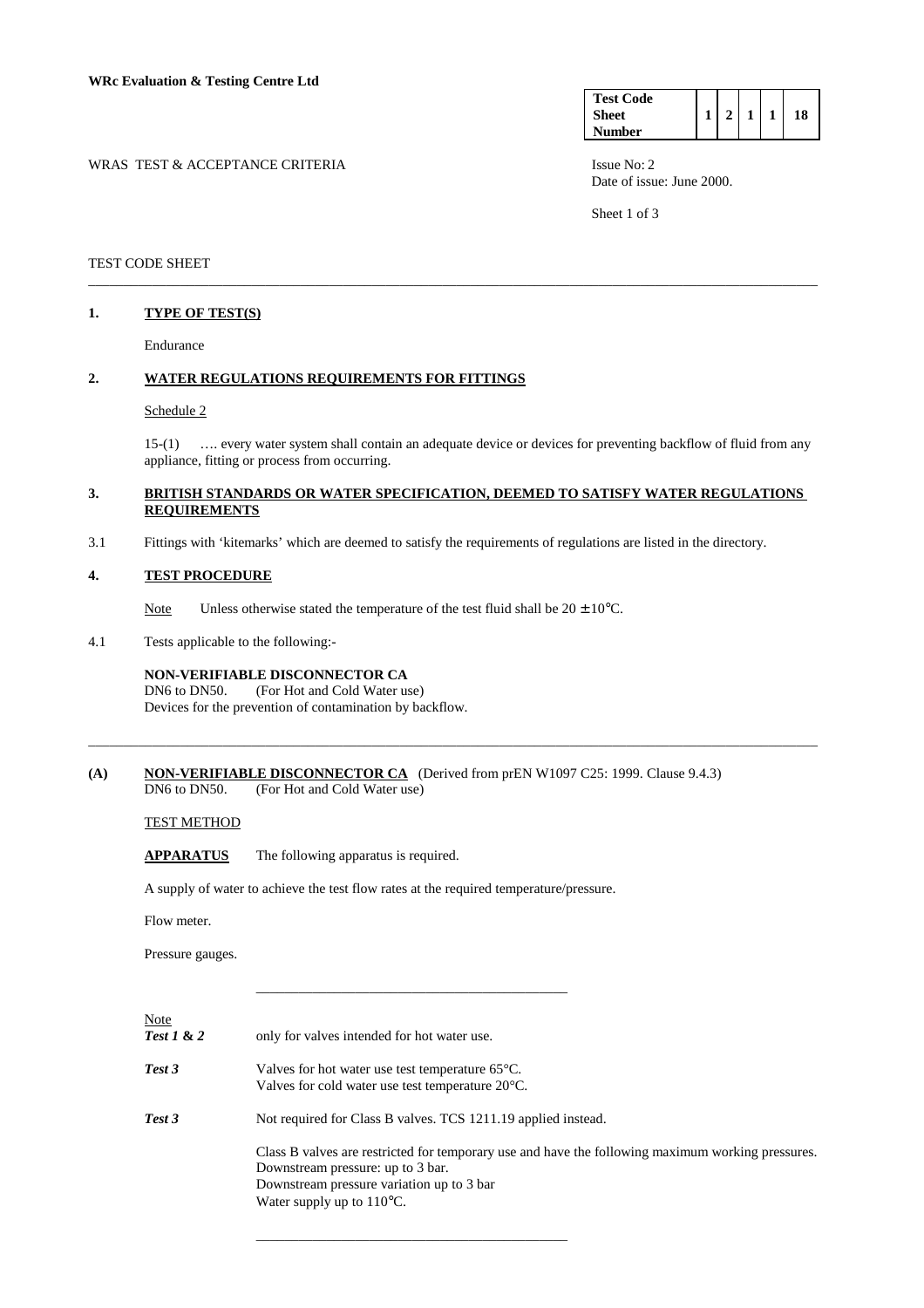| <b>Test Code</b> |  |  |    |
|------------------|--|--|----|
| Sheet            |  |  | 18 |
| Number           |  |  |    |

 $min - 0 + 6$ 

 Issue No: 2 Date of issue: June 2000.

Sheet 2 of 3

|                 | <b>PROCEDURE</b><br>The procedure shall be as follows:                                                                                                                                                                                     |
|-----------------|--------------------------------------------------------------------------------------------------------------------------------------------------------------------------------------------------------------------------------------------|
| Test 1          |                                                                                                                                                                                                                                            |
| (1)             | Place the complete device for $72 \pm 3$ hrs in an environment of $65 \pm 3^{\circ}$ C with a relative humidity of $50 \pm 5\%$ .                                                                                                          |
| Test 2          |                                                                                                                                                                                                                                            |
| (2)             | Remove the device from Test 1 and mount the device in a test system.                                                                                                                                                                       |
| (3)             | Produce a flow rate through the device at a water temperature of $90^{\circ}C \pm 2^{\circ}C$ .                                                                                                                                            |
| (4)             | When the temperature reaches $85^{\circ}$ C $\pm 2^{\circ}$ C at the outlet of the device, maintain the flow rate for 60 min - 0 +<br>mins. and then supply the device with water at $15^{\circ}$ C $\pm$ 5°C for 10 min - 0 $\pm$ 60 sec. |
| Test 3          |                                                                                                                                                                                                                                            |
| (5)             | Mount the device in the test system in its normal working position.                                                                                                                                                                        |
| (6)             | Subject the valve to 5000 cycles at a temperature of $20 \pm 5^{\circ}$ C for valves intended for cold water use, or at a<br>temperature of $65 \pm 2$ °C for valves intended for hot water use.                                           |
| (7)             | Circulate water at a flow rate as given in Table $1 \pm 5\%$ for $6 \pm 2$ seconds.                                                                                                                                                        |
| (8)             | Stop the flow and apply upstream a static pressure of 3 bar $\pm$ 0.25 bar for 6 $\pm$ 2 seconds.                                                                                                                                          |
| (9)             | Relieve the upstream to atmosphere and hold for $6 \pm 2$ seconds.                                                                                                                                                                         |
| (10)            | Circulate water at a flow rate as given in Table $1 \pm 5\%$ for $6 \pm 2$ seconds.                                                                                                                                                        |
| (11)            | Stop the flow and apply upstream a static pressure of 10 bar $\pm$ 0.5 bar for 6 $\pm$ 2 seconds.                                                                                                                                          |
| (12)            | Relieve the upstream to atmosphere and hold for $6 \pm 2$ seconds.                                                                                                                                                                         |
|                 | This constitutes 1 cycle.                                                                                                                                                                                                                  |
| $-1250$ cycles. | The 5000 cycles are broken down into seven periods as follows:<br>- Rest the valve for 14 hours $\pm$ 1 hour.                                                                                                                              |

\_\_\_\_\_\_\_\_\_\_\_\_\_\_\_\_\_\_\_\_\_\_\_\_\_\_\_\_\_\_\_\_\_\_\_\_\_\_\_\_\_\_\_\_\_\_\_\_\_\_\_\_\_\_\_\_\_\_\_\_\_\_\_\_\_\_\_\_\_\_\_\_\_\_\_\_\_\_\_\_\_\_\_\_\_\_\_\_\_\_\_\_\_\_\_\_\_\_\_\_\_\_\_

- 
- 1250 cycles.
- Subject the valve to a static pressure of 10 bar  $\pm$  1.0 bar at the inlet for 14 hours  $\pm$  1 hour.
- 1250 cycles.
- Subject the valve to an upstream pressure of 3 bar  $\pm$  0.5 bar and a downstream pressure of 10 bar for 14 hours  $\pm$  1 hour.

- 1250 cycles.

| DN                                                                                         | 6 | 10 | 20  | 25  | 32  | 40   | 50 |
|--------------------------------------------------------------------------------------------|---|----|-----|-----|-----|------|----|
| Nominal Flow Rate m <sup>3</sup> /hr $\begin{vmatrix} 0.2 & 0.36 & 0.56 & 2 \end{vmatrix}$ |   |    | 3.2 | 5.4 | 8.6 | 13.6 |    |

## **Table 1**